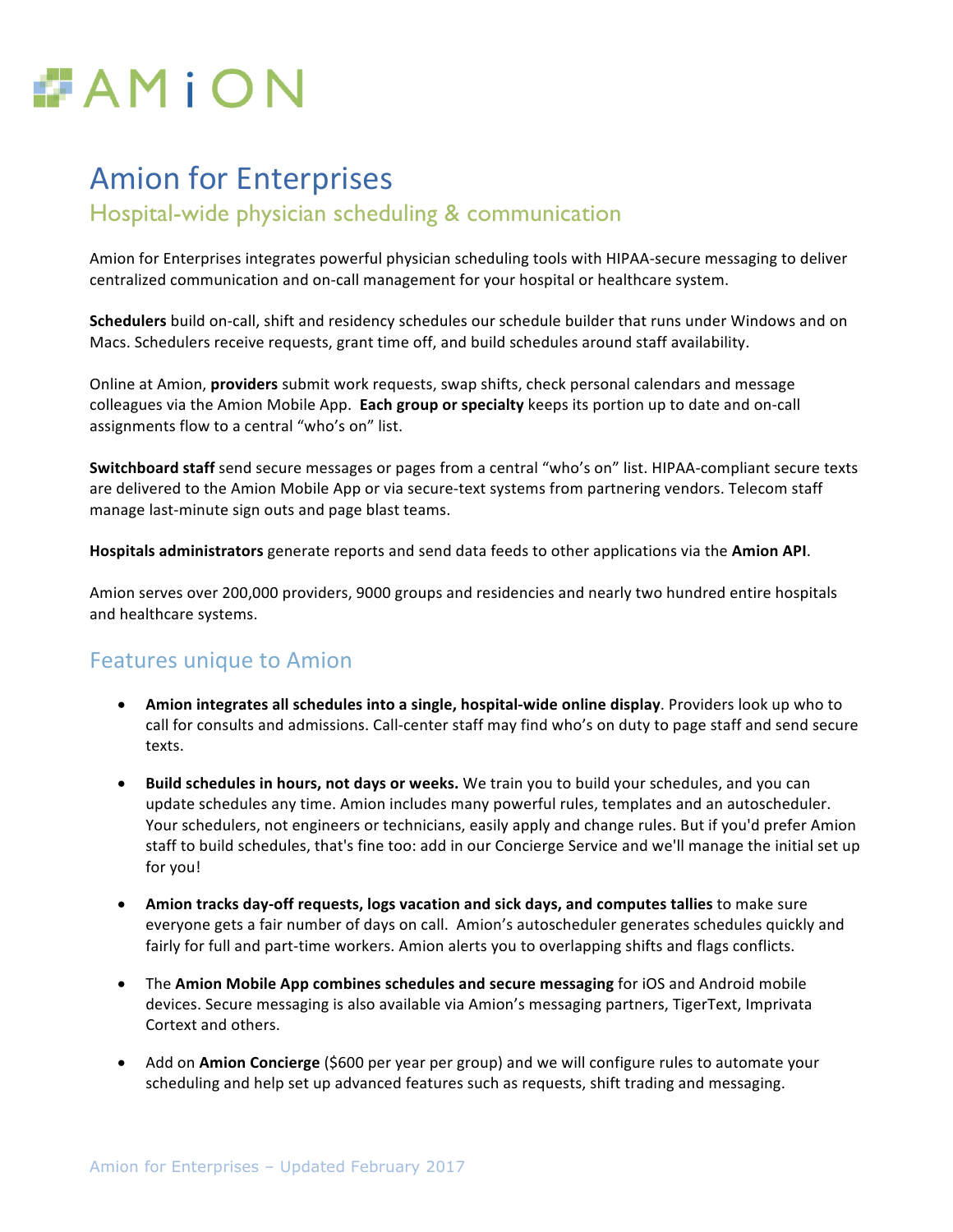

# Flow of Data



## Licensing

Enterprise licenses cover a hospital or multi-specialty department with multiple schedules. To calculate the total annual license fee, multiply the number of schedules (each attending group or residency) by \$349. The license is per group, NOT per provider.

Secure texting and the Amion Mobile App are included with your Amion license.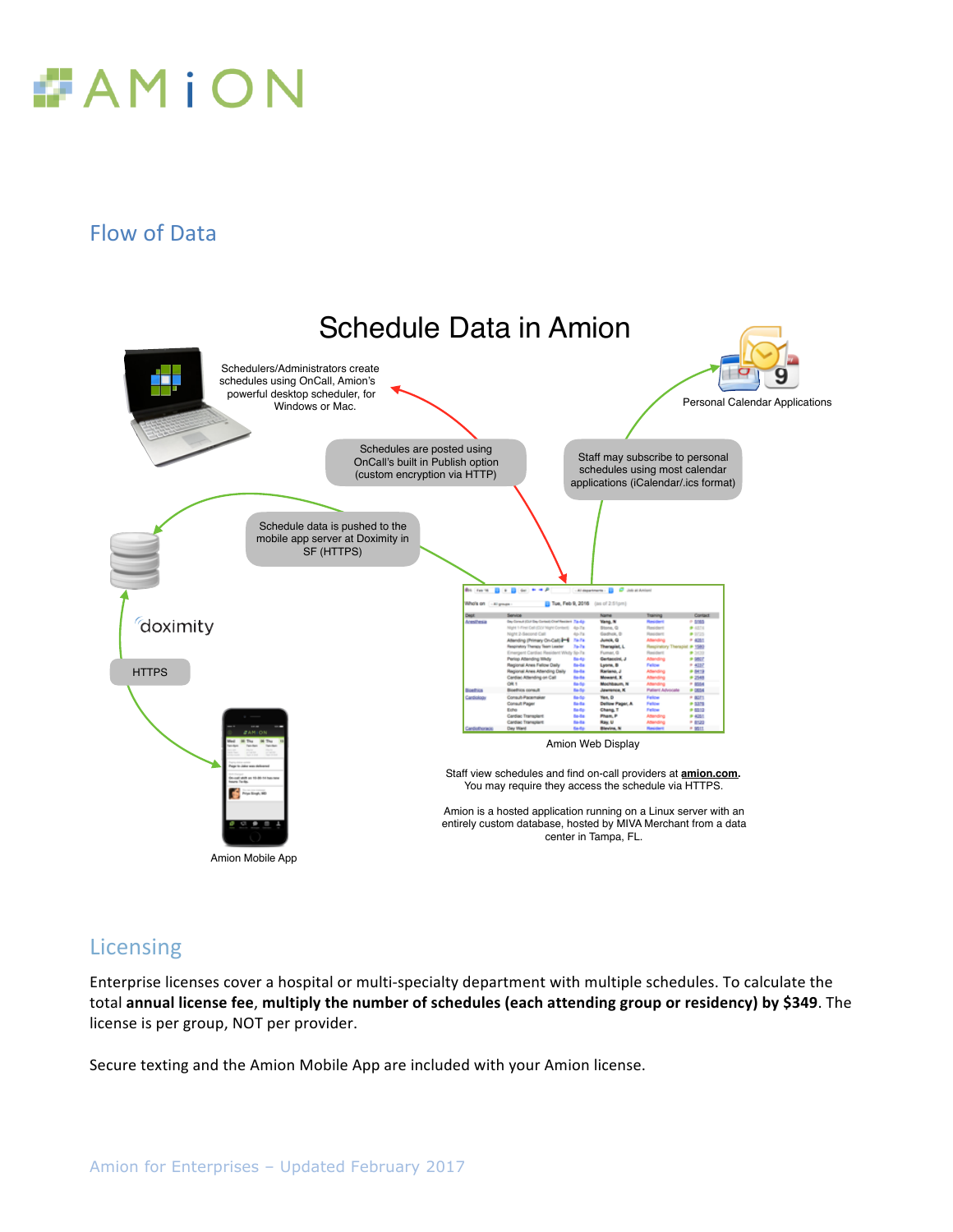

## Support

Our export support includes help-desk service and online training to administrators. Support is by telephone and email during Spiral Software office hours from 8 am to 8 pm Eastern Time. Staff is available to handle critical problems outside regular office hours by email. We answer email usually within a few hours and are readily available by phone, with direct lines to key personnel. You won't have to wade through annoying phone systems or wait on hold for help. Free webinars, held each week, offer a one-our introduction to the system and provide an opportunity to ask questions. Contact support@amion.com.

## **Optional Services**

Amion Concierge adds \$600 to each group's license per year as needed.

Active Directory Amion offers easy, account-name-only access to provider schedules but any hospital requiring industry-standard security can employ our Active Directory, single sign-on interface. The AD/SSO interface uses SAML 2.0. People log into Amion with a simple, shared hospital password. Amion passes the login request to the hospital's SAML server. If already logged in, the SAML server redirects back to Amion immediately. Otherwise, it prompts for a username and password. Active directory adds \$1000 to the annual license.

You can assign extra privileges to certain staff through **Switchboard Accounts**. Any page operator or other key person who needs to sign out staff or add notes to the central on-call list or view additional contact information (cell or home phone #s, paging service #s) can be assigned a switchboard account. **These are** added to your Enterprise license at a per-user fee equal to the per-schedule fee.

#### Enterprise customers

Nearly 200 entire hospitals have standardized their schedules at Amion. Sites include: Regions Hospital in St Paul, MN; VA Hospitals in Palo Alto, CA and Denver, CO; Hennepin Medical Center; UCSF Medical Center; University of Colorado Health; Maine Medical Center; Care New England; Yale-New Haven Hospital; Group Health Cooperative; Elmhurst Hospital; Jacobi Hospital; Travis AFB; Lackland AFB; University of New Mexico Hospitals; Seton; Northwestern Memorial Hospital; Temple University and many others.

Amion is used by over 9000 residency programs, private practices, clinics and attending or hospitalist groups in virtually every healthcare setting. A large percentage (70+%) of teaching hospitals in the U.S. have their biggest residency programs online with us.

## Customization

We'll work with any customer who wants to see Amion become an even better site-wide tool. We do not usually charge for minor new-feature work since the enhancements benefit everyone, but we can quote on special modules that may be required of your organization.

## Company History

Spiral Software started up with **EasyPlot** a graphing program developed at MIT by Stuart Karon. In 1989, Stuart licensed his EasyPlot software and founded the company.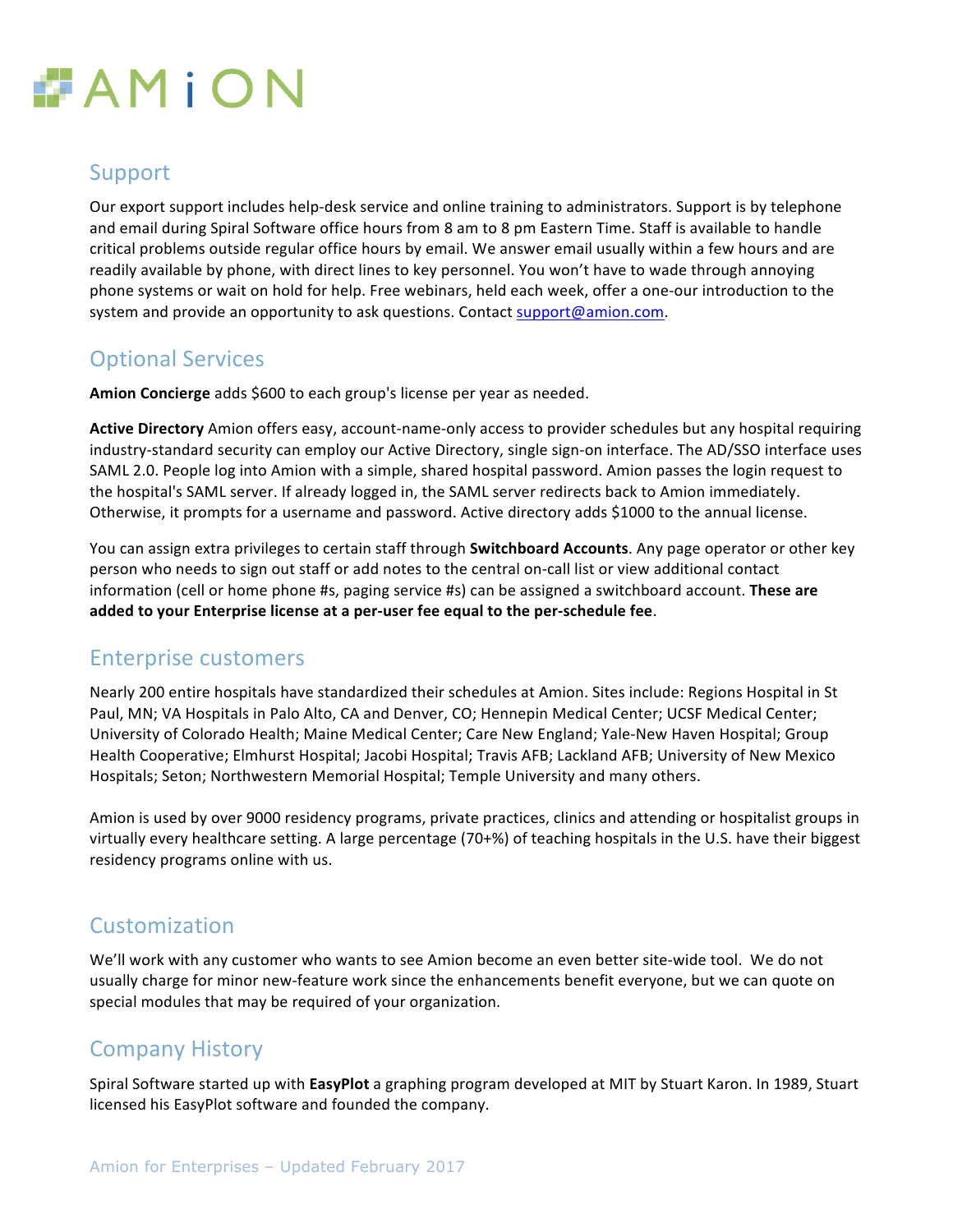

In 1998, Spiral Software created **OnCall**, originally a tool for building resident schedules. A few years later, we added attending scheduling and the **Amion.com** website for posting schedules. In 2002 we introduced **Amion** for Enterprises to bring together department schedules into a whole-hospital display. In 2012 we launched the **Amion App** in partnership with Doximity and added secure texting in 2014. We added **Concierge** in 2017.

#### **Partners**

Doximity, our development partner for the Amion Mobile App, is the largest community of physicians in the USA with over half a million US doctors as verified members. We also work with TigerText, Cortext, DocbookMD, Vocera (for secure messaging) and American Messaging (for paging).

#### **Contacts**

**Stuart Karon** Founder & Developer Email: stuart@amion.com. Tel: 617.916.1120

**Lee Sylvestre** Support & Training Manager Email: lee@amion.com Tel: 888.898.0779 x.2

**Aline Campbell** Enterprise licensing and government contracts  $Email:$  aline@amion.com

**Carol Philips** Contracts & Partnerships Email: carol@amion.com

#### Implementation

Amion is an off-the-shelf system and you can be up and running shortly after you give us the word to go ahead. The majority of time involved in implementation will be in training schedulers to use the scheduling tool. That can happen as quickly as you can arrange the training sessions.

Here are our recommended steps to guide your planning.

- 1. Identify all schedulers, and the types of schedules they will be building (residency or attending).
- 2. Work with your master administrator to set up the accounts & passwords.
- 3. Plan how the OnCall client will be installed and shared (on a server or individual PCs).
- 4. Work with your IT department on any customization required (API reports to pull data from Amion).
- 5. Determine if you will use our basic secure-texting, secure-texting via another provider (e.g. TigerText), or continue with a paging system. NOTE: systems can be run side-by-side or you can pick one.
- 6. Arrange training for the master administrator on scheduling and the Amion mobile app, plus any power users.
- 7. Pick one or two schedules to enter first, decide on any "house style" for everyone to follow, and test any customization or Amion API reports.
- 8. Work with our support team to devise a plan/timing for online training for administrators with similar schedules. For example, residency and attending schedules would be handled separately.